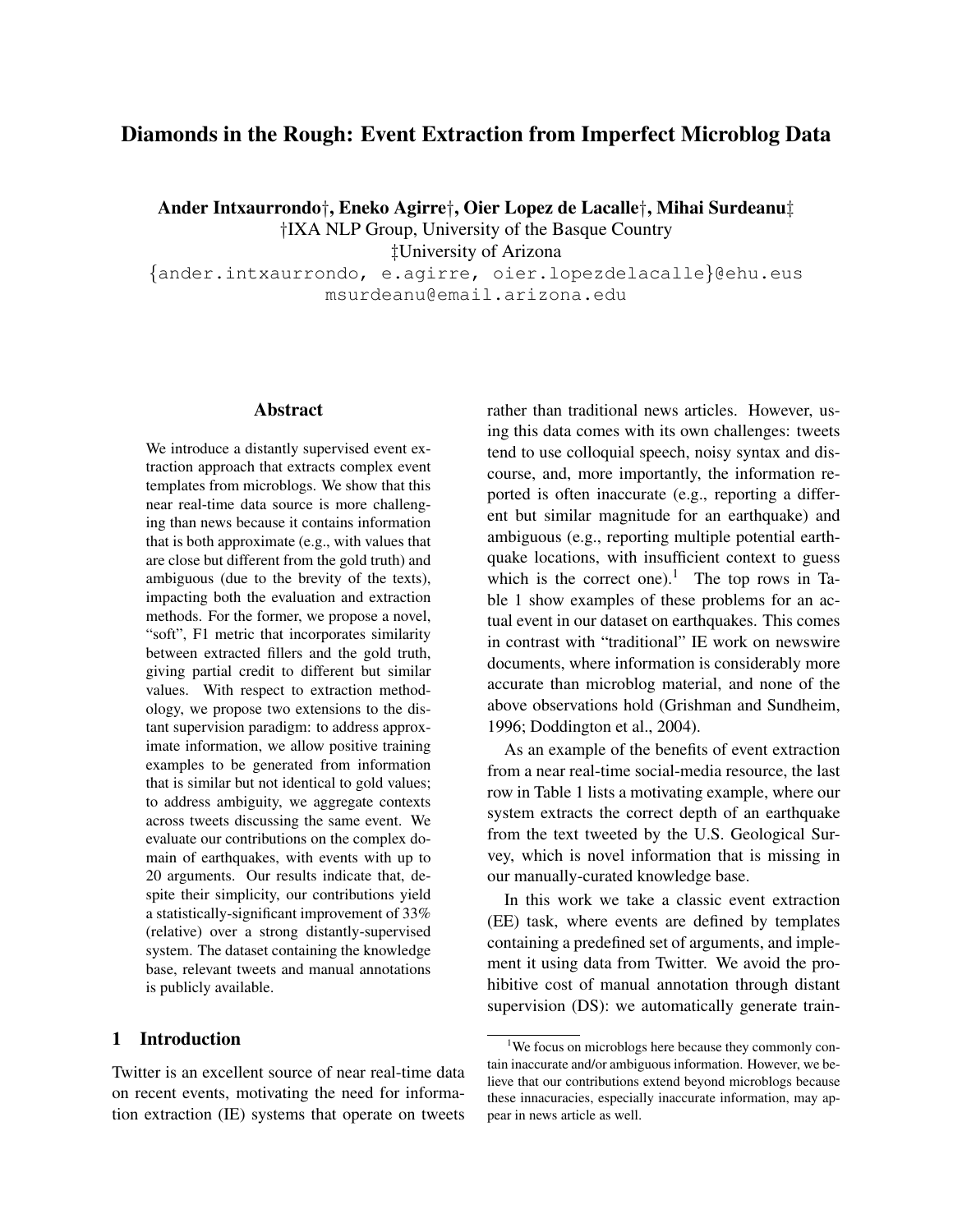|             | Earthquake in Honduras. So strong it   |
|-------------|----------------------------------------|
| Approximate | strong it was felt in Guatemala        |
| information | as well. <b>7.1</b> offshore atlantic. |
|             | DTN Indonesia: Peru Earthquake         |
| Ambiguous   | Destroys Homes, Injures 100            |
| information | 6.9 magnitude earthquake rocks Peru.   |
|             | U.S.G.S. reports 6.9 Earthquake in     |
|             | Peru. NO TSUNAMI threat to Hawaii.     |
| Information | $#Earthquake M 7.0 - Ryukyu Islands,$  |
| not in the  | Japan T20:31:27 UTC, 25.95 128.40      |
| knowledge   | depth: $22 \text{ km} <$ USGS URL>     |
| base        | Local tsunami alert issued             |

Table 1: Challenges and opportunities for event extraction from Twitter. The first row shows a tweet with approximate information (in bold); the correct magnitude is 7.3 (cf. Table 2). The second row shows a first tweet with ambiguous information, which leads our baseline model to extract the incorrect country (in bold; correct country is *Peru*). The following two tweets help disambiguate the context. The last row shows a tweet containing information (in bold) that is missing in the knowledge base.

ing data by aligning a knowledge base of known event instances with tweets (Mintz et al., 2009; Hoffmann et al., 2011), which is then used to train a supervised extraction model (sequence tagger in our case). In seminal work on event extraction, (Benson et al., 2011) applied DS to both detect tweets about local events and then extracted values about two arguments (artist and venue). In our work, we work on automatically selected tweets, and scale the task to complex events with a large number of arguments. We focus on the domain of earthquakes, where each event has up to 20 arguments. Table 2 summarizes this task.

The contributions of this work are the following:

1. To our knowledge, this is one of the first works that analyzes the problem of distantly supervised extraction of complex events with many arguments from microblogs.

2. Our analysis shows (Section 3) that the biggest barrier is that information on Twitter can be *inaccurate* (containing approximately correct event argument values) and *ambiguous* (with insufficient context for accurate extraction). The top two blocks in Table 1 show an example of each. These challenges impact both evaluation and system development.

3. The analysis also highlights the need to adapt evaluation metrics to approximately correct information, which may appear both in text and in the knowledge base itself. For example, for a particular earthquake, the USGS reports a depth of 22 km., while NOAA reports  $25 \text{ km}^2$ . We propose a new evaluation metric that gives partial credit to extracted argument values based on their similarity to existing values in the knowledge base.

4. We introduce two simple strategies that address the above barriers for system development: *approximate matching*, which addresses inaccurate values by allowing the distant supervision process to map values from the knowledge base to text even when they do not match exactly; and *feature aggregation*, which responds to small, ambiguous contexts by aggregating information across multiple tweets for the same event. For example, the first strategy considers the 7.1 magnitude in the first tweet in Table 1 as a training example because it is close to the value in the knowledge base (7.3). The second strategy classifies all instances of *Peru* jointly using a single set of features, extracted from all available tweets for the corresponding earthquake. For example, this feature set contains three values for the feature previous-word (*:*, *rocks*, and *in*). Each approach yields 19% relative improvement, 33% in combination.

5. We release a public dataset containing a knowledge base of earthquake instances and corresponding tweets for each earthquake<sup>3</sup>.

# 2 Experimental framework

In this section we detail the creation of the knowledge base of earthquake events, the collection process for potentially-relevant tweets, and, lastly, our distant supervision framework, which serves as a platform for our contributions (Sections 5 and 6).

# 2.1 Knowledge base and tweet dataset creation

The knowledge base (KB) was created from the list of globally significant earthquakes during the 21st century, as reported by Wikipedia.<sup>4</sup> We se-

earthquake-kb-dataset.zip

 $^{2}$ http://bit.ly/aq9Vxa and http://1.usa. gov/1p1gELB

<sup>3</sup>http://ixa.eus/Ixa/Argitalpenak/ Artikuluak/1425465524/publikoak/

<sup>4</sup>https://en.wikipedia.org/wiki/List\_of\_ 21st-century\_earthquakes. Accessed on July 9th,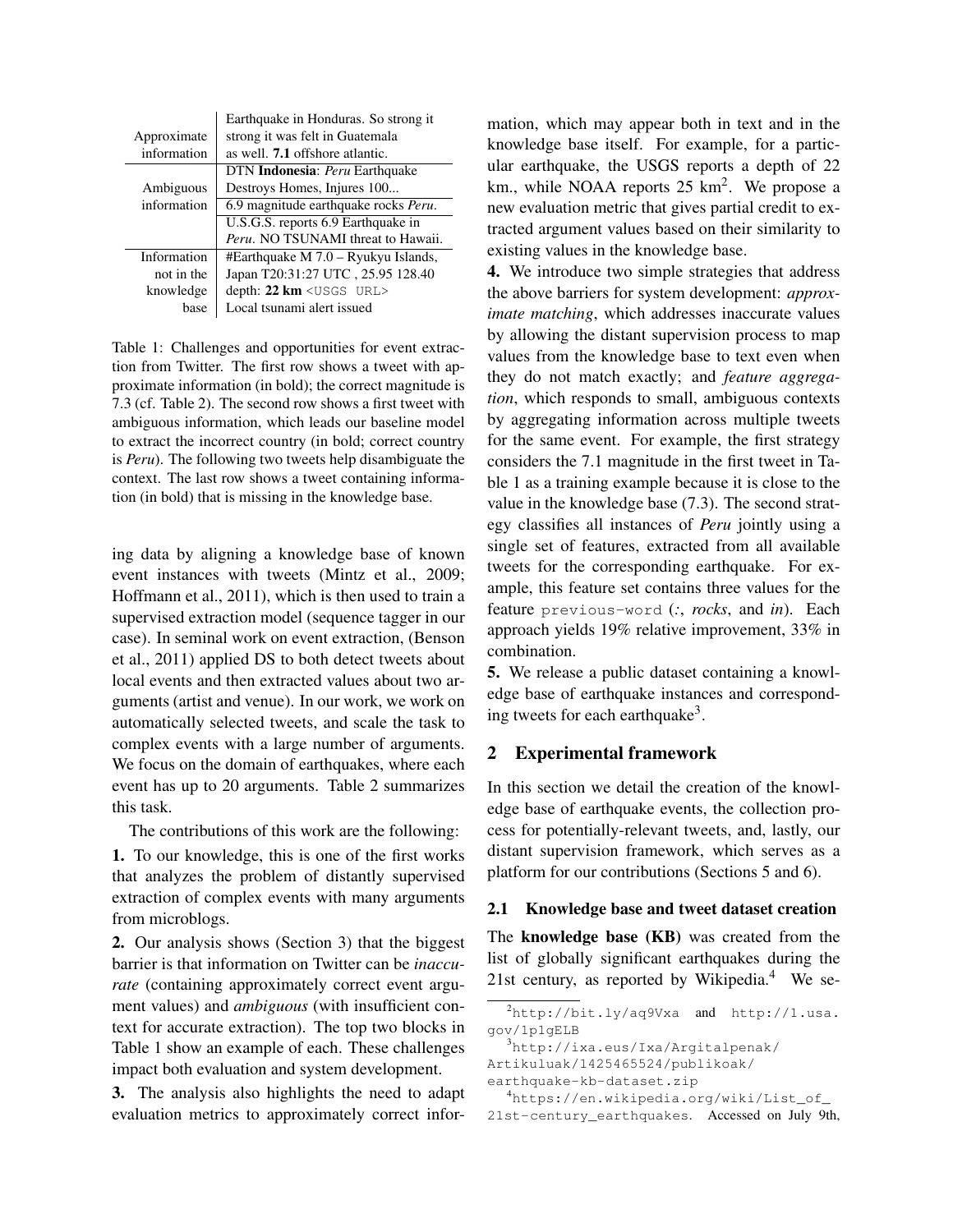| Argument      | Arg.        | # KB           | Example       | #DS            | # MA          |
|---------------|-------------|----------------|---------------|----------------|---------------|
| Name          | <b>Type</b> | Values         | <b>Values</b> | <b>Values</b>  | <b>Values</b> |
| Date          | D           | 108            | 2009-5-28     | 291            | 706           |
| Time          | T           | 108            | T08:24:00     | 378            | 589           |
| Country       | L           | 108            | Honduras      | 6294           | 6327          |
| Region        | L           | 77             |               | 2598           | 2663          |
| City          | L           | 77             |               | 1426           | 1723          |
| Latitude      | N           | 108            | 16.733        | 2              | 28            |
| Longitude     | N           | 108            | $-86.22$      | $\overline{4}$ | 28            |
| Dead          | N           | 71             |               | 143            | 984           |
| Injured       | N           | 39             |               | 22             | 192           |
| Missing       | N           | 8              |               |                | 18            |
| Magnitude     | N           | 108            | 7.3           | 933            | 3403          |
| Depth (km)    | N           | 99             | 10            | 27             | 313           |
| Countries     |             |                | Guatemala,    |                |               |
| $affected(*)$ | L           | 37             | Belize        | 436            | 357           |
| Regions       |             |                |               |                |               |
| $affected(*)$ | L           | 4              |               |                | 36            |
| Landslides    | B           | 8              |               | 7              | 9             |
| Tsunami       | B           | 10             |               | 408            | 273           |
| Aftershocks   | N           | 20             |               | 5              | 22            |
| Foreshocks    | N           | 3              |               | 6              |               |
| Duration      | T           | $\overline{7}$ |               |                | 1             |
| Peak          |             |                |               |                |               |
| accel.        | N           | 8              |               |                |               |
| TOTAL         |             | 1,116          |               | 13.562         | 17.672        |

Table 2: Event arguments and types in the earthquake domain (first and second column), summary statistics for the knowledge base, i.e., the gold truth (third column), and values for one example earthquake (4th column). (\*) indicates multi-valued arguments (all other are singlevalued). The two rightmost columns give statistics for the number of mentions in the tweets per argument, as obtained through manual annotation (MA) or distant supervision (DS) (cf. Section 2.4). The argument types are the following: *D* date, *T* time, *L* location, *N* numeric, and *B* boolean.

lected earthquakes from the beginning of 2009, with the last reported earthquake happening on July 7th, 2013, and constructed the KB from the above Wikipedia list page and the individual infoboxes. Where necessary, argument values were normalized.<sup>5</sup> See Table 2 for a summary and an example.

We used the Topsy  $API^6$  to search for tweets that are potentially relevant for each earthquake. We formed a query using the word "earthquake" plus the location, encoded as a disjunction of city, region, and country arguments. We retrieved tweets from the day before the date and time of the earthquake, up to seven days after. This procedure might also retrieve tweets about aftershocks, which we consider to be different events. We applied an aggressive method to discard aftershock tweets: we only kept tweets up to the first tweet that mentions a time expression more than a minute different from that of the main earthquake (after adjusting for time zone). For example, this heuristic removes all tweets starting with *"A 4.9 earthquake occurred in Ryukyu Islands, Japan on 2010-2-27 T10:33:21 at epicenter."* because the main earthquake occurred on February 26th at 8:31PM UTC. It is important to note that identifying event-relevant tweets is not the focus of this work (hence the simple heuristics used for tweet extraction). We focus instead on the *extraction* of information from such tweets. In a complete system, our approach would follow a component that detects event tweets automatically (Benson et al., 2011). The final dataset contains 108 earthquakes and 7,841 tweets, 72 tweets per earthquake on average, a maximum of 654 and a minimum of 2. 19 earthquakes had less than 10 tweets.

#### 2.2 Manual annotation of tweets

In order to analyze the challenges faced by our EE system based on distant supervision, we also manually annotated all tweets.<sup>7</sup> The manual annotation included any mention of an event argument in the tweets. This included information already in the KB, but also information that is missing, caused by: variations of dates and times, similar but not identical latitude/longitude values, different reported numbers for dead/injured/missing etc. The first tweet in Table 1 is an example of this situation: even though the reported magnitude is different from the value in the KB (cf. example in Table 2), it was annotated during this process. In total, we annotated 17,672 mentions (at an average of two event arguments per tweet). Table 2 shows the breakdown per argument (the MA column), compared to the automatic annotations generated through distant supervision (the DS column). Note that some of the arguments have a very different coverage in the tweets compared with the KB. For example, latitude and longitude are rarely present in tweets, but affected countries are commonly mentioned. The quality of the manual annotation was assessed on a 5% sample of the dataset, which was annotated by an additional expert. The agreement was very high: 90% ITA and 85% Fleiss Kappa. Disagreements were generally

<sup>2013,</sup> at 2PM CET.

 $5$ Time and date expressions were converted to TimeML. Numerical values in English were converted to numbers, latitude and longitudes were converted to decimal format.

<sup>6</sup>http://api.topsy.com/doc/

 $7$ These manual annotations are used solely for post-hoc analysis, *not* to train our system.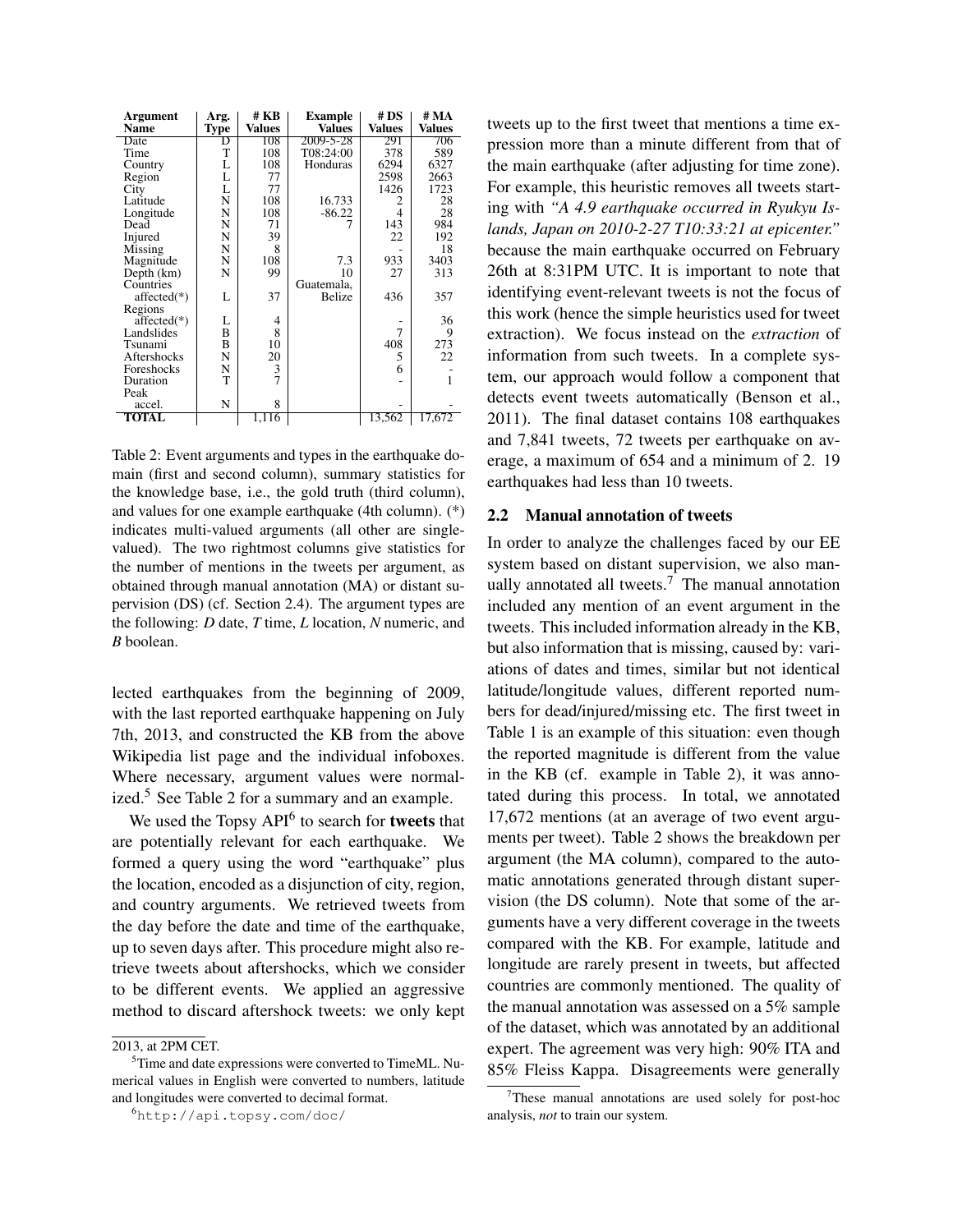due to missed argument mentions. Note that the cost of annotation was around 75 hours, confirming the cost-saving properties of distant supervision.

#### 2.3 Dataset and experiment organization

We sorted the list of earthquakes in the KB chronologically, and chose the earliest 75% of the earthquakes as the training dataset, and the most recent (25%) for testing. The training set contained 81 earthquakes and their corresponding 6078 tweets, while the testing set contained 27 earthquakes and 1763 tweets. All development experiments were performed using 5-fold cross-validation over the training partition, where the folds were organized randomly by earthquake. Each fold contained tweets for around 15 earthquakes, but the number of tweets varied widely, with one fold having 585 tweets and another 2229.

The evaluation compares the argument values induced by our system with those in the gold KB, and computes precision, recall and F1 using the official scorer from the Knowledge Base Population (KBP) Slot Filling (SF) shared task (Surdeanu, 2013). We also incorporated the notion of equivalence classes proposed in the SF task. For instance, if the system predicted *Guerrero State* for the argument region, when the KB contains just *Guerrero*, we consider this result correct because the two strings are equivalent in this context. Our equivalence classes also include countries, regions, and cities with hashtags, unnormalized temporal expressions, etc. Where applicable, we checked statistical significance of performance differences using the bootstrap resampling technique proposed in (Berg-Kirkpatrick et al., 2012), in which we draw many simulated test sets by sampling with replacement from the set of earthquakes in the test partition.

#### 2.4 Distant supervision for event extraction

For the initial extraction experiment, we followed a traditional distant supervision approach (Mintz et al., 2009), which has four steps: the KB of past events is aligned to the text; a supervised system is trained on the resulting annotated text; the system is run on test data; and the output slot values are inferred from the annotations produced by the system. We thus started by aligning the information in the KB to the training tweets using strict match-

ing<sup>8</sup> . Table 2 compares the number of mentions automatically generated through DS against the number of manually annotated mentions. As expected, the strict matching criterion yields fewer mentions than the manual annotation.

As an example of this process, given the Honduras earthquake in Table 2, this procedure will annotate two argument mentions in the first tweet from Table 1, country and affected-country, as follows:

Earthquake in <country>Honduras</country>. So strong it was felt in <affectedcountry>Guatemala</affected-country> as well. 7.1 offshore atlantic.

Note that the magnitude in the tweet is different from the one reported in the KB and it will thus be left unmarked (we revisit this issue in Section 5).

Using this automatically-generated data, we trained a sequential tagger based on Conditional Random Fields  $(CRF)^9$ . Based on the output of the CRF, we inferred the arguments values using noisyor (Surdeanu et al., 2012), which selects the value with the largest probability for each single-valued argument by aggregating the individual mention probabilities produced by the CRF. $^{10}$  In the case of multi-valued arguments (affected-country and affected-region) we choose all values that had been annotated by the sequential tagger.

## 3 Initial results and analysis

The left block in Table 3 reports the results on development (5-fold cross-validation) of the initial event

<sup>&</sup>lt;sup>8</sup>We identified two types of arguments: those that have binary (yes/no) values (tsunami and landslides) and those having other values. For the first type, we search the tweets corresponding to the target earthquake for a small number of strings (e.g., *tsunami* and *tsunamis*), and annotate all matches (e.g., <*tsunami*> *tsunami* <*/tsunami*>). For nonbinary valued arguments, we searched the tweets for exact occurrences of the corresponding values, and annotated all matching strings. When the same value appears in more than one argument for the same earthquake (e.g., *7* as both magnitude and number of dead people), we choose the most common label (e.g., magnitude cf. Table 2).

 $9$ We used the linear CRF in Stanford's CoreNLP package, with the default features (word form, PoS, lemma, NERC) for the macro configuration: http://nlp.stanford.edu/ software/corenlp.shtml.

<sup>10</sup>For multi-token mentions (e.g. *New Zealand*) we use the average of the token probabilities.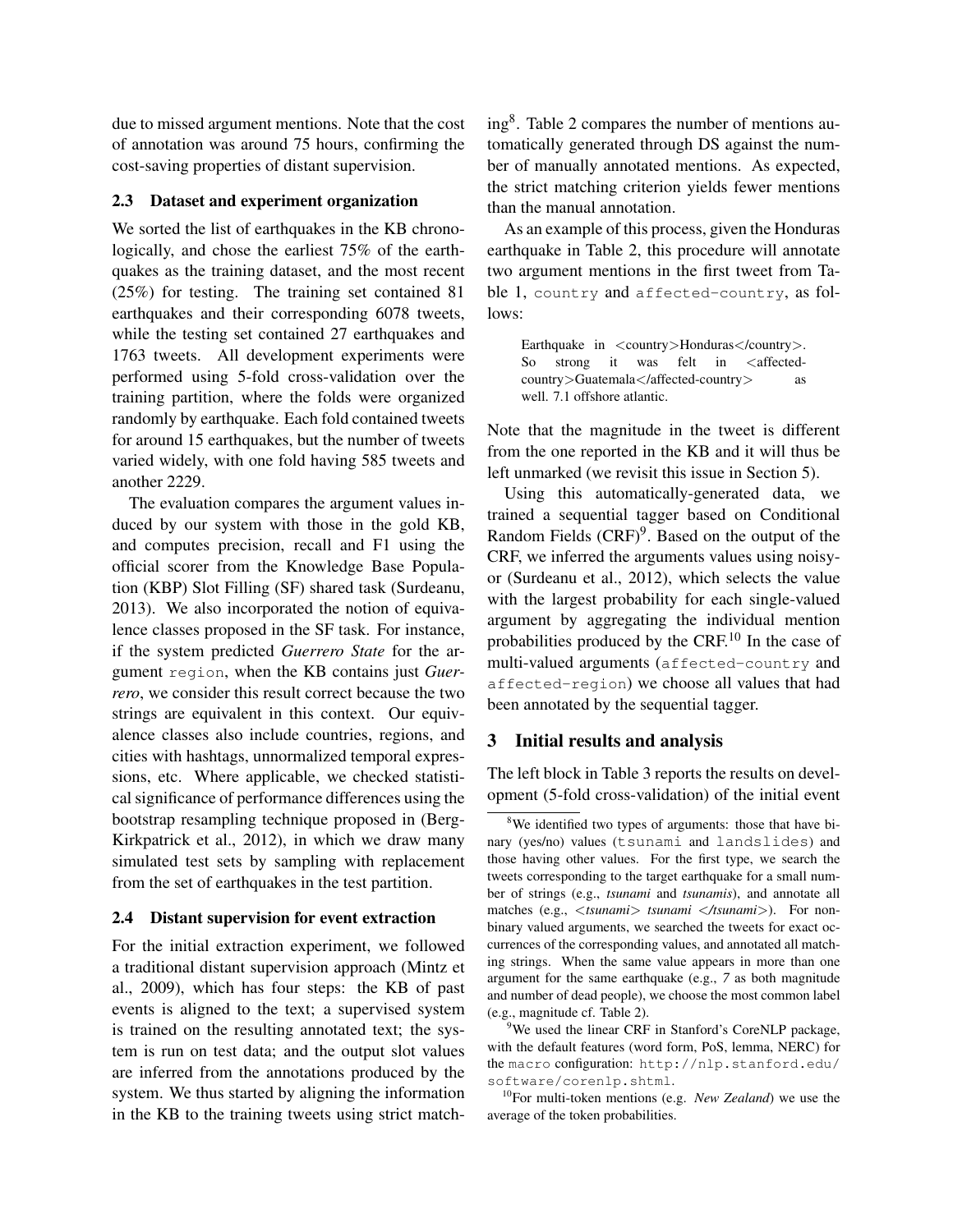|               | <b>Strict Evaluation</b>  |      |      |  |
|---------------|---------------------------|------|------|--|
| <b>System</b> | Prec.                     | Rec. | F1   |  |
| DS-CRF        | 53.1                      | 22.0 | 31.1 |  |
| MA-CRF        | 44.1                      | 26.1 | 32.8 |  |
|               | <b>Lenient Evaluation</b> |      |      |  |
| DS-CRF        | 67.4                      | 27.9 | 39.4 |  |
| <b>MA-CRF</b> | 62.1                      | 36.8 | 46.2 |  |

Table 3: Development: Results for the distant supervision system (DS-CRF). We also include results for the same CRF trained on manual annotations (MA-CRF). The regular evaluation is shown in the left columns and lenient evaluation (cf. Section 4) in the right.

extraction system based on a distantly-supervised CRF (DS-CRF), which notably attains higher precision than recall. These results are fair, e.g., they are comparable to those of (Benson et al., 2011), even though their events had much fewer argument types than ours (two vs. twenty). More importantly, we use this system's output to analyze where the approach could be improved. For the sake of comparison, we trained the same CRF with the manually annotated tweets, cf. Section 2 (MA-CRF). The MA-CRF results in Table 3 indicate that the main loss when doing distant supervision is in recall, but the overall F1 is close. This is remarkable, as the much more expensive MA-CRF (75 hours of human annotation) is taken to be an upperbound for DS-CRF.

Manual inspection showed that that DS-CRF returns fewer argument values than MA-CRF (328 vs. 469), from "easier" (more common) arguments which have a higher chance of appearing both in the text and the KB. Importantly, MA-CRF has lower precision than its distant supervision counterpart because it is trained on manual annotations, which included many mentions not in the KB. The consequence of this strategy is that MA-CRF tends to produce spurious mentions (i.e., mentions not in the KB) at evaluation time, which lowers precision.

In addition, we analyzed the annotations created through distant supervision $11$ , which produced 13,562 argument mentions in the training tweets (cf. Table 2, which also includes a breakdown by argument). This data contains incorrectly annotated strings (false positives) and also misses relevant argument values (false negatives). A comparison of these DS annotations against the manual annotations on all training tweets (17,672 mentions) yielded that 97.4% were correct, but that 27.4% of the gold manual annotations were missed. This is an important result: it demonstrates that, unlike in the problem of relation extraction (RE) where the major issue is the large percentage (higher than 30%) of false positives in automatically-created annotations (Riedel et al., 2010), here the fundamental roadblock is missing annotations (i.e., false negatives). We explain this difference by the fact that for this event extraction domain, it is trivial to identify domainrelevant tweets, which reduces the number of false positives for event arguments. We believe this generalizes to many other EE domains, e.g., airplane crashes (Reschke et al., 2014) or terrorist attacks, where the event context can be summarized accurately with a small number of keywords (e.g., flight number and date for the airplane crashes domain).

We also did a post-hoc analysis of the quality of the arguments induced by DS-CRF. One of the most significant outcomes of the analysis is that a large portion of numeric values (31.3%) were partially correct, in that the returned values were very similar to those in the KB (see for instance the 7.1 vs. 7.3 example in Section 1). This strongly suggests that the evaluation metric should be more lenient, and give credit to argument values that are similar to the gold ones.

# 4 Lenient evaluation

The previous analysis suggests that traditional evaluation measures unnecessarily penalize arguments containing values that do not match the gold truth exactly. Rather than giving no credit when predicted values are different from gold ones, we devised a simple extension to the KBP evaluation measures that take into account the similarity between the values of system and gold arguments, where the similarity depends on the type of each slot (cf. Table 2). For numeric values, we use the following formula, where  $x$  is the predicted value, and  $g$  the gold value:

$$
sim(x,g) = max\left(1 - \frac{|x - g|}{g}, 0\right) \tag{1}
$$

 $11$ Note that these are the argument mention annotations used to train DS-CRF, not the arguments inferred by the DS-CRF system.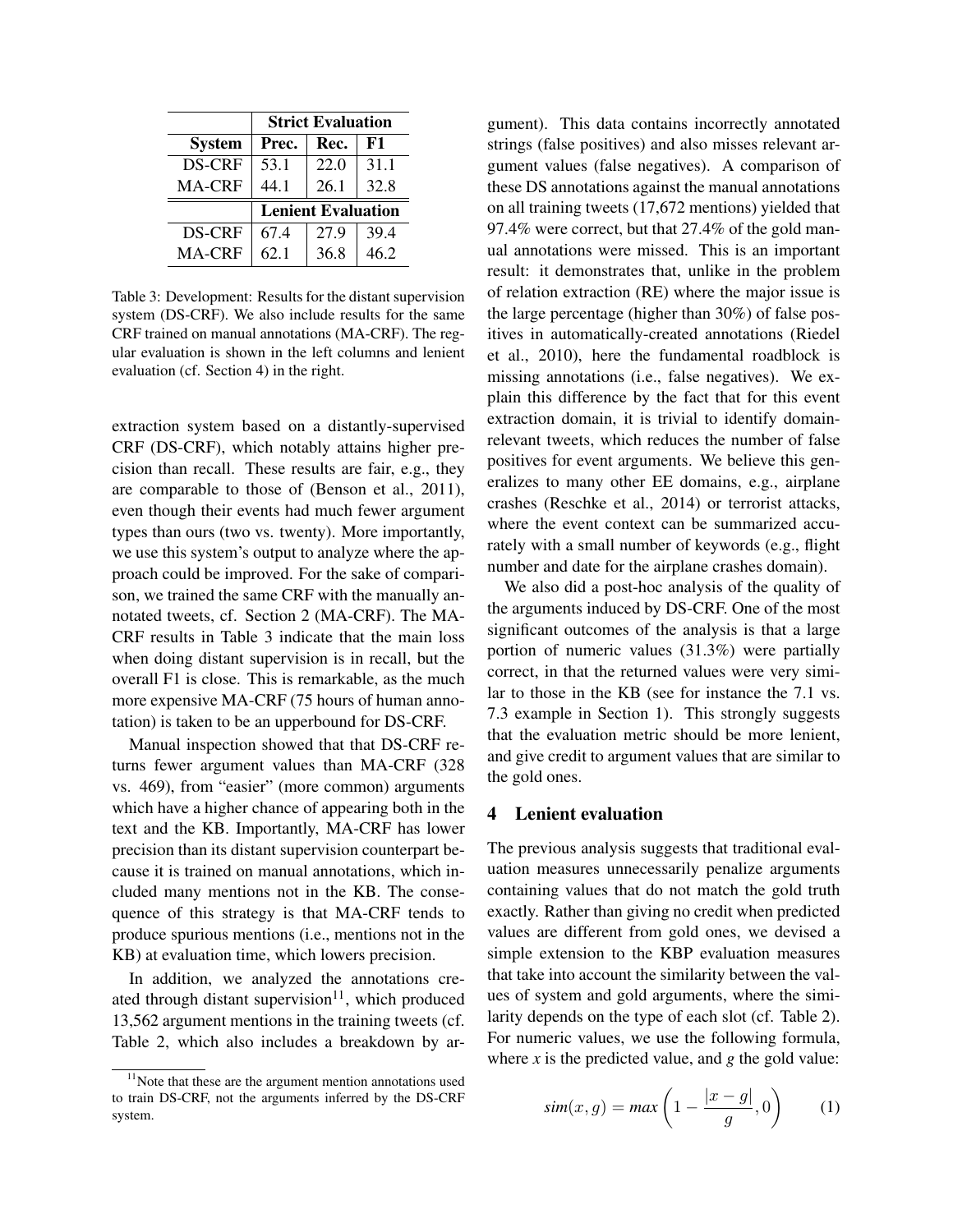For example, given a gold value of 7.3, a system value of 7.2 would have a similarity of 0.98, and a system value of 14.6 or larger would have a similarity 0. If both values are equal, similarity is 1.

For the other slot types, the similarity function is discrete, with values set to 1 (proposed slot is correct) or 0 (incorrect) as follows. We consider a proposed *temporal* argument as correct if it is within a span of 5 minutes of the corresponding gold temporal value. *Durations* are judged as correct if they are within 10 seconds of the gold values. We considered proposed *dates* as correct if they differ by at most one day from the gold date.<sup>12</sup>

For *location* arguments, we use GeoNames<sup>13</sup> to obtain the coordinates of the locations produced by the system that do not match the information in the KB. Based on the average size of countries, regions, and cities, we consider these additional locations as correct if they are at the following distance (or closer) from the gold locations: 500 kms for countries, 50 kms for regions, and 10 kms for cities.

The original KBP scorer increases the value of True Positives (TP) by 1 every time a predicted argument matches its gold value. In the proposed lenient scorer, TP is increased by the similarity between the predicted and gold values. The precision and recall will be thus calculated as follows (*SYS* for number of predicted argument values, *GOLD* for number of gold argument values):

$$
prec = \frac{\sum sim(x, g)}{SYS}
$$
 (2)

$$
rec = \frac{\sum sim(x, g)}{GOLD} \tag{3}
$$

The right block in Table 3 lists the results under this lenient evaluation for the experiment initially reported in the left block in the same table. As expected, these results are higher than the ones using the strict measure, but maintain the relative order of the systems in each of the evaluation measures. The difference in precision between DS-CRF and MA-CRF decreases, indicating that the new measure assigns partial credit to the larger amount of argument values extracted by MA-CRF. The difference in re-



Figure 1: Test: Precision/Recall curves for regular DS and approximate DS on test (lenient evaluation).

| System   Prec.   Rec.   F1             |  |  |
|----------------------------------------|--|--|
| DS-CRF $\vert$ 68.4 $\vert$ 21.3 32.5  |  |  |
| DS <sup>appr</sup> -CRF 70.6 27.8 39.9 |  |  |

Table 4: Test: Regular (DS-CRF) and approximate DS ( $DS<sup>appr</sup>-CRF$ ) results, with lenient evaluation.  $\dagger$  indicates statistically significant improvement over DS-CRF ( $p <$ 0.05).

call values remains large. We address this in the next section.

## 5 Approximate distant supervision

The previous section demonstrated that many tweets contain argument values which are similar but not identical to the data in the knowledge base. These values would not be annotated during alignment by traditional distant supervision, which expects an exact match between knowledge base values and tweet texts. This means that DS-CRF will be trained with less data than what is available (e.g., without the 7.1 magnitude example in the tweet in Section 2.4). Here we demonstrate that a simple extension to distant supervision that annotates values close to the values in the knowledge base, results in improved performance.

The proposed alignment algorithm scans the training tweets, and labels named and numeric entities as positive argument examples (with the corresponding label from the KB), if they are deemed similar to the gold values according to the similarity formulas introduced in the previous section. This

 $12$ These thresholds might change in other domains, but adjusting these values is trivial.

<sup>13</sup>http://www.geonames.org/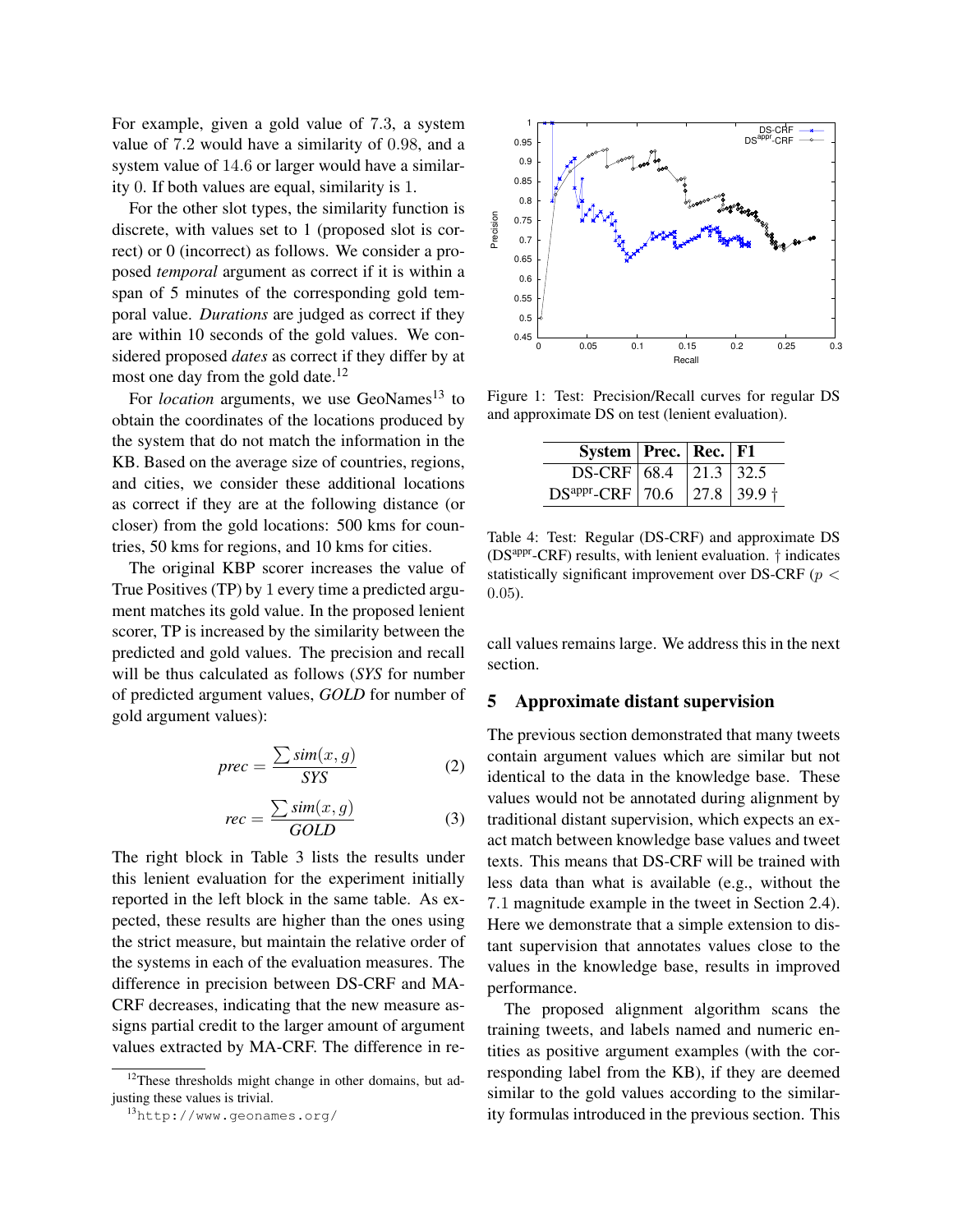

Figure 2: Test: P/R curves for DS-CRF, feature aggregation and combination with approximate DS (lenient evaluation).

is a trivial process for discrete similarities, but requires some care for continuous similarity functions, which are triggered for numeric arguments. In this situation, numeric entities are considered as positive examples only if their similarity function returns a value over a certain threshold with a known argument in the KB. If a numeric mention has more than one matching argument in the KB, the algorithm chooses the argument label with the highest similarity value; if all have the same similarity, the algorithm chooses the most frequent label in training.

We tuned the threshold hyper parameter for numeric values over the training dataset using 5-fold cross validation, which yielded 0.95 as the optimal value. Table 4 shows the results for the test partition using this threshold, and Figure 1 shows the corresponding P/R curves. Both results are generated using the proposed lenient evaluation. The results in the table show that, despite its simplicity, the proposed alignment algorithm yields considerable, statistically-significant improvements. The P/R curves show that the improvement holds for all recall points<sup>14</sup>.

## 6 Feature aggregation

The second block in Table 1 illustrates a common scenario on Twitter, where a short, ambiguous tweet derails the extraction. We address this problem of

| System   Prec.   Rec.   F1 |              |           |
|----------------------------|--------------|-----------|
| $DS-CRF$ 68.4              | 21.3 32.5    |           |
| $DSager-CRF$ 70.1          |              | 26.6 38.6 |
| $DS^{comb} - CRF$ 69.2     | $\vert$ 31.2 | 43.1      |
| $MA-CRF$ 69.1              | 37.9         | 48.9      |

Table 5: Test: Results for regular DS (DS-CRF), DS with feature aggregation (DS<sup>aggr</sup>-CRF), and the DS model that combines feature aggregation and approximate matching  $(DS<sup>comb</sup>-CRF)$ , with lenient evaluation.  $\dagger$  indicates statistically significant improvement over DS-CRF ( $p < 0.05$ ). We include the results of the CRF trained on manual annotations (MA-CRF) as a performance ceiling for this task.

insufficient local context with a method inspired by work in relation extraction, where relation instances between identical entities are classified jointly using the conjunction of features from all instances (Mintz et al., 2009). We adapt this idea to our sequence tagging EE model as follows:

1: We focus on location, date and temporal entities (both earthquake time and duration) which are argument candidates that are often ambiguous, i.e., they may be classified as more than one argument type. For example, a location entity may be labeled as country, region, country-affected, etc. We exclude numeric entities due to potential feature collisions between different argument types: we observed that, in training, several earthquakes had different numeric arguments with the same value. For example, the magnitude and depth of the 2012 Zohan earthquake were 5.6. Applying feature aggregation to examples of these arguments would lead to collisions between features from different classes.<sup>15</sup>

2: For each token that appears in one of these named entities, we identify all its instances across the relevant tweets, and share features across all these token instances. For example, for the tweets in the second block in Table 1, our approach identifies *Peru* as an argument mention candidate. All three instances of *Peru* are then classified using the same shared features, e.g., using three values for the fea-

 $14$ The curves for the strict evaluation are similar, and were omitted for brevity.

<sup>&</sup>lt;sup>15</sup>Initial experiments confirmed this hypothesis: feature aggregation did not improve results for numeric arguments in development. In future work, we will explore multi-instance multi-label algorithms to handle this situation (Surdeanu et al., 2012).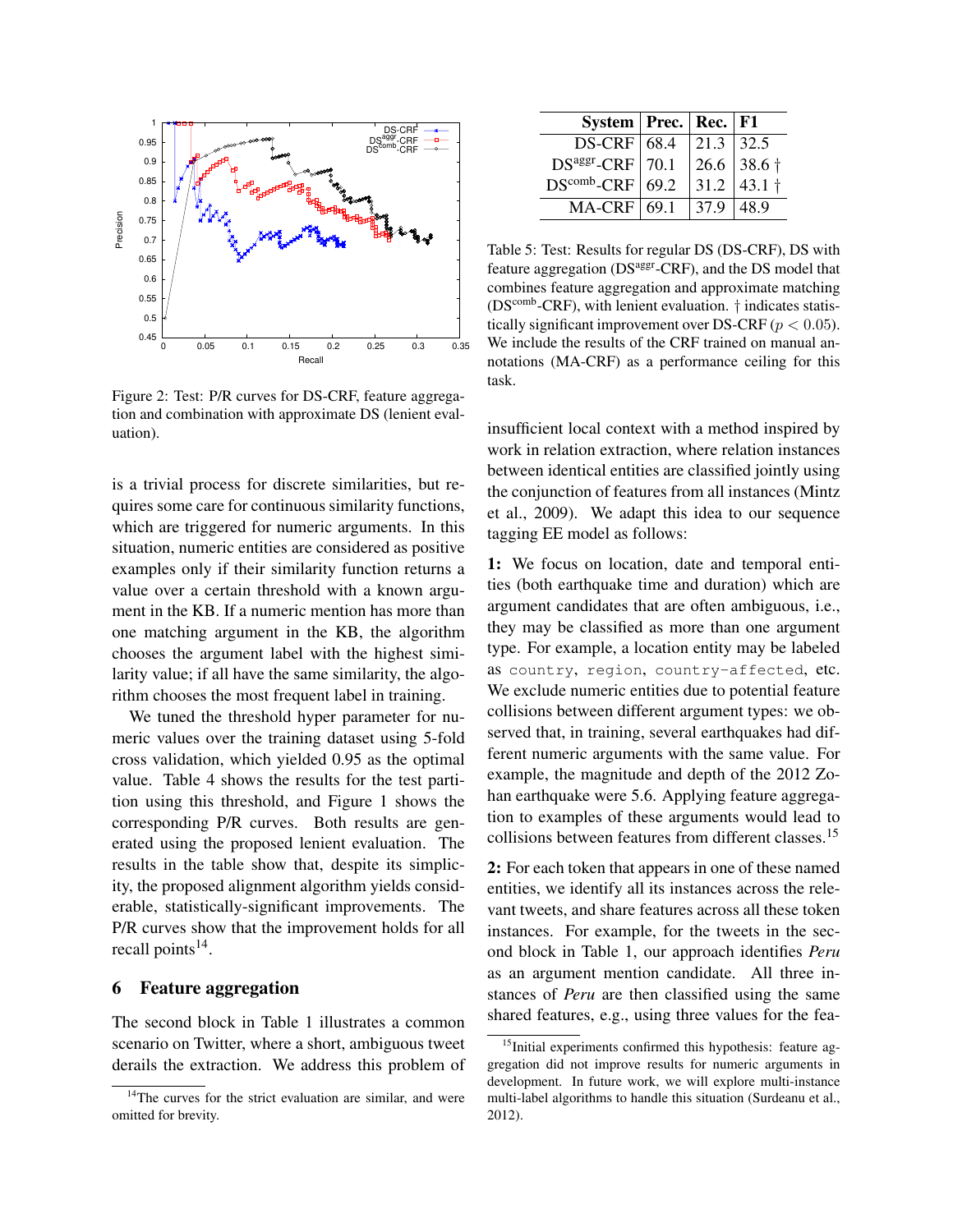ture previous-word (*:*, *rocks*, and *in*). This process is repeated for each earthquake individually, because tokens may be labeled differently in different earthquakes. This approach produced 37% more features than the DS-CRF baseline.<sup>16</sup>

The positive effect of feature aggregation is confirmed by the formal evaluation on the test dataset. Table 5 shows a statistically significant improvement in overall F1, for the lenient evaluation. The P/R curves (Fig. 2) indicate that  $DS<sup>aggr</sup>-CRF's$  improvement comes from both better recall and better precision that the DS-CRF baseline.

Table 5 and Fig. 2 also show that the combination of approximate matching and aggregation outperforms the individual models, demonstrating that feature aggregation is complementary to approximate matching. The combined model attains a relative improvement of 33% over the DS-CRF baseline, reaching approximately 88% of the ceiling performance for this task (MA-CRF row, the CRF trained on manual annotations).

# 7 Related work

There has been considerable recent interest in IE from Twitter. However, in general, these works use supervised learning frameworks (Popescu et al., 2011; Ritter et al., 2012), and/or they use either a coarse representation of events, which reduces to topic modeling or classification of entire tweets (Popescu et al., 2011; Becker et al., 2011; Ritter et al., 2012), or a simplified representation of events with few arguments (Sakaki et al., 2010; Popescu et al., 2011; Benson et al., 2011; Ritter et al., 2012). In contrast, our work uses a complex event representation with 20 arguments, and does not require any manual annotation of tweets. Our work is closest, but complementary to the work of (Benson et al., 2011), which also uses distant supervision for event extraction: We provide solutions for two problems they do not address (inaccurate and ambiguous information) and we focus on more complex events (20 arguments vs. two).

This paper is also complementary to systems which detect event-relevant tweets (Sakaki et al.,

| System   Prec.   Rec.                  |  | F1 |
|----------------------------------------|--|----|
| DS-CRF 66.21   20.66   31.49           |  |    |
| $DSaggr-CRF   68.27   25.92   37.58  $ |  |    |
| $DS^{comb}$ -CRF 61.53 27.61 38.25 +   |  |    |
| MA-CRF 68.76   27.61   39.40           |  |    |

Table 6: Test: Replica of the experiments in Table 5 using a threshold of 0.95 for the lenient evaluation measure. All other settings are identical to the experiments in Table 5. † indicates statistically significant improvement over DS-CRF ( $p < 0.05$ ).

2010; Petrović et al., 2010). In future work, we plan to replace our simple method of extracting relevant tweets by one of these approaches, producing a system that monitors microblogs in realtime to automatically construct event-specific knowledge bases.

Our work uses the framework of distant supervision, which has also received considerable attention recently. Nevertheless, most of these works focus on the extraction of binary relations from well-formed documents (Mintz et al., 2009; Riedel et al., 2010; Hoffmann et al., 2011; Surdeanu et al., 2012). We use the much noisier Twitter as the underlying text, and extract complex events instead of binary relations. We note, however, that the idea of feature aggregation is inspired by these works (Mintz et al., 2009; Riedel et al., 2010), but, to our knowledge, we are the first to apply it to event extraction and sequence tagging. In the DS space, our work is closest to (Reschke et al., 2014), which use it to extract complex events (airplane crashes) from newswire text. Because they focus on newswire, they do not need to address the potential for inaccurate or ambiguous information, which is the main focus of our work.

# 8 Discussion: An alternate evaluation measure

Designing relevant measures for lenient evaluations, such as the one discussed here, is an open research issue. For example, the method proposed in Section 4 gives partial credit to all reported (positive) numeric values in the interval  $[0, 2g]$ , where g is the correct value for the corresponding slot (see the equation in Section 4). But other, stricter, measures

<sup>16</sup>We also tried skip-chain CRFs (Getoor and Taskar, 2007), but found that our simpler approach converges considerably faster and produces slightly better results. We do not show those results for brevity.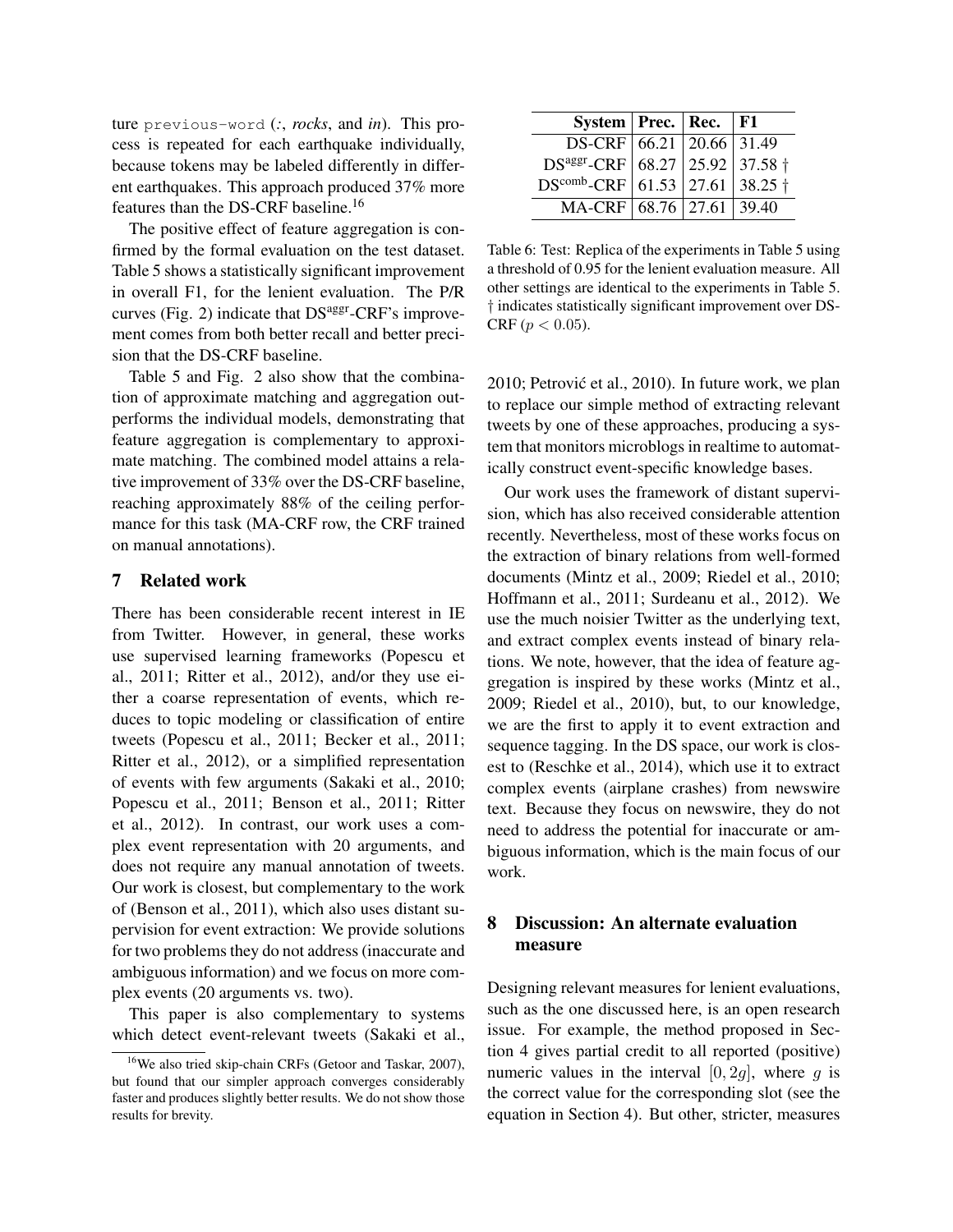are certainly possible.<sup>17</sup> For example, one stricter variant of our proposed measure would assign partial credit only for predicted values that have a similarity of 0.95 or higher with the gold truth (inline with our approximate DS training process). For example, for the same gold numeric value  $q$ , the measure assigns partial credit only for predicted values in the interval  $[0.95g, 1.05g]$ .

We repeated the experiments in Table 5 using this alternate evaluation measure. The result are summarized in Table 6. The results reported in Table 5 do not alter the findings of the paper. In fact, under this stricter evaluation measure, our results are stronger: DS<sup>comb</sup>-CRF, which combines both our ideas, approaches with nearly 1 F1 point MA-CRF, which trains on manually annotated data.

#### 9 Conclusions

To our knowledge, this is one of the first works that analyzes the problem of distantly supervised complex event extraction on microblogs. This near realtime data source is challenging, with inaccurate information and short, ambiguous texts, as shown by our empirical analysis of the dataset. We proposed two simple techniques to address these problems: (a) a novel distant supervision paradigm, which implements an alignment algorithm that allows text snippets that are similar but not identical to argument values in the knowledge base to be annotated (thus producing better training data); and (b) a feature aggregation strategy that provides richer information across tweets to cope with ambiguity. Our results on earthquake-related tweets show that each improvement yields 19% significant improvement when applied on top of a strong system based on sequence tagging (CRFs). We show that these contributions are complementary: a model that combines both performs better than each of the above individual models, with an improvement of 33% over the baseline. All in all, our approach attains approximately 88% of the ceiling performance for this task, which is obtained by a system trained on manuallyannotated tweets, validating the hypothesis that distant supervision is useful for a complex event extraction task.

In addition, we devised a lenient evaluation measure which incorporates the similarity between the extracted argument values and the gold truth, rather than considering as correct only the extractions that exactly match the gold values. We show that this evaluation models the event extraction task better, and, furthermore, is more realistic, especially in view of imperfect knowledge bases.

Lastly, we release a dataset containing an event knowledge base constructed from Wikipedia information on earthquakes, which contains 108 earthquakes, 20 different argument types, and 1,116 argument values. The dataset also includes a collection of relevant tweets about these earthquakes, totaling 7,841 tweets. The dataset is publicly available.<sup>18</sup>

# Acknowledgements

This work was partially funded by MINECO (CHIST-ERA READERS project – PCIN-2013- 002-C02-01, EXTRECM project – TIN2013-46616- C2-1-R, SKaTeR project – TIN2012-38584-C06- 02), and the European Commission (QTLEAP – FP7-ICT-2013.4.1-610516). Ander Intxaurrondo is supported by a PhD grant from the Basque Country Government. The IXA group is funded by the Basque Government (A type Research Group).

<sup>&</sup>lt;sup>17</sup>We thank the anonymous reviewer for the suggestion.

<sup>18</sup>http://ixa.eus/Ixa/Argitalpenak/ Artikuluak/1425465524/publikoak/ earthquake-kb-dataset.zip